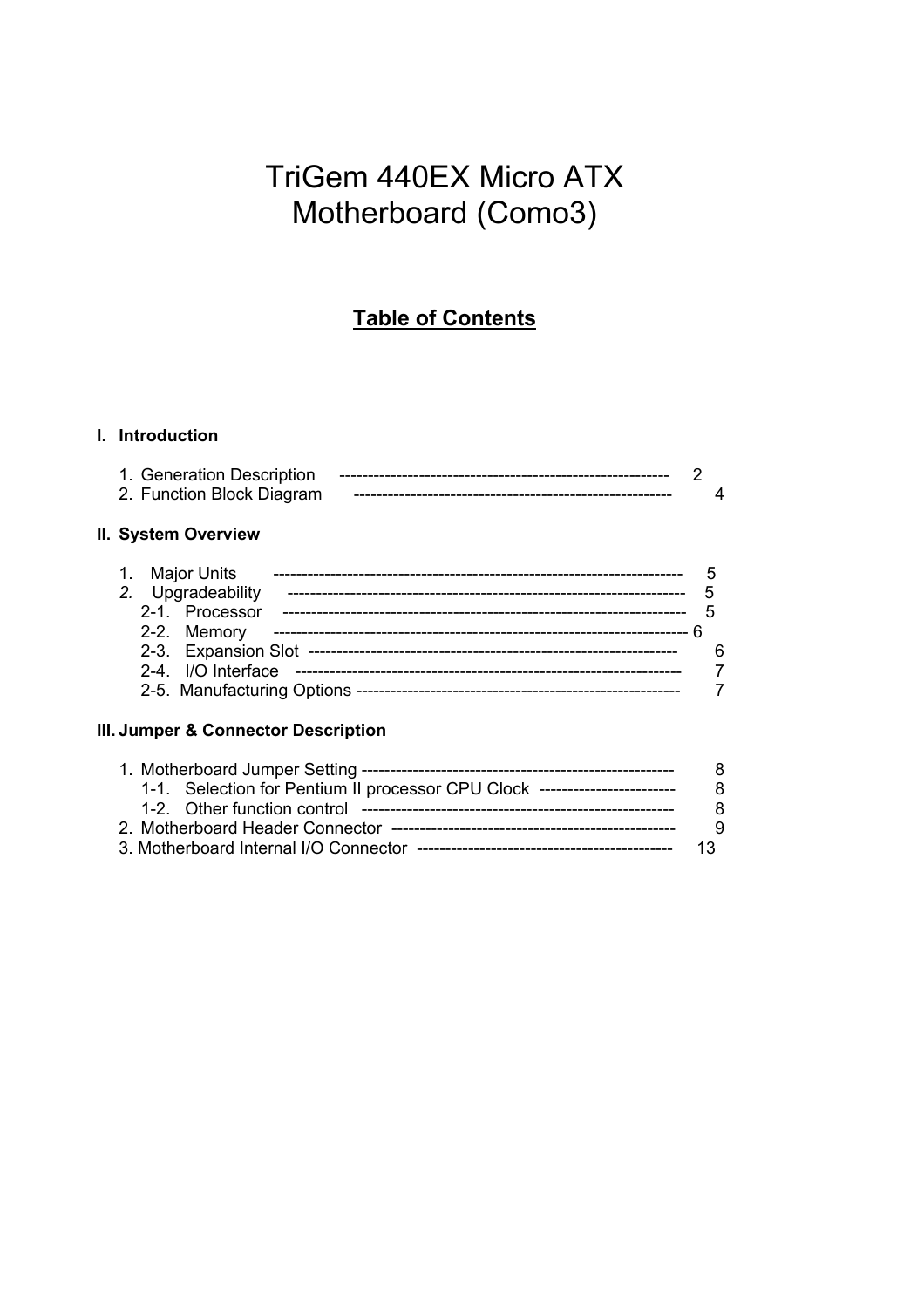# **I. Introduction**

## **1. Generation Description**

The *Como3* Micro ATX motherboard delivers the excellent functionality, the cost effective performance. This board is designed to support Intel Pentium II processor with MMX media enhancement technology, and to provide the high performance, component level interconnect targeted 3D graphical display application (A.G.P) and Intel's OPSD manageability for the office environment. Special controller is built in the board to support ACPI function fully, however it will be the optional feature according to the market segment.

- $\Box$  Small PCB size in the Micro ATX form factor
	- 243mm  $*$  223mm  $*$  1.6t (4 Layers)
	- Cost-effective PCB size

□ Intel Celeron processor 266/300MHz

- Single Edge Contact Cartridge design not include a dedicated L2 cache
- Slot 1 connector
- □ 2 DIMM banks for EDO/SDRAM module
	- 3.3V EDO/SDRAM supported (168pin unbuffered DIMM)
	- Supports up to 256MB (128MB  $*$  2 banks)
- $\Box$  High performance targeted 3D graphical display.
	- Built-in AGP graphic controller (ATI RAGE IIC)
	- SGRAM 2Mbyte Video Memory on Board(32bit operation)
- □ Intel 440EX core and FDC37M602 Super I/O controller
	- High performance core chip with two BGA package
- T Built-in high performance 3D ISA audio CODEC
	- Built-in ISA audio CODEC (CS4235B)
- □ Support Intel's OPSD manageability level-3
	- Remote wake up solution : LAN(option) and Modem
	- FAN control logic : CPU Fan, system Fan(option)
	- System chassis intrusion(option)
	- System voltage and temperature management(option)

**Management Levels** 

| Level-1 | ECC on memory, DMTF compliant software                                        |
|---------|-------------------------------------------------------------------------------|
| Level-2 | Alert generation in system temperature, voltage, FAN speed, chassis intrusion |
| Level-3 | Remote wake up over LAN, service boot                                         |
| Level-4 | Resume to task, improved power management, OS independent management          |
|         | FAN off                                                                       |

#### □ 2 ISA, 2 PCI slots and 1 shared slot

- Master operating function on all PCI slot
- $\square$  Variable I/O interface
	- Two USB port (One in front panel, the other in rear port) : Keyboard, Mouse, CCD Camera
	- Two PS/2 port : Keyboard, Mouse
	- Two Serial port : COM1 port and optional COM2 port by Header Connector
	- One Parallel port : DB25, LPT1
	- One Audio/Joystick port : 1 Speaker, 1MIC\_IN, 1 LINE\_IN, 1 MIDI/Joystick port(front panel)
	- One FDD connector : 34-pin, boxing type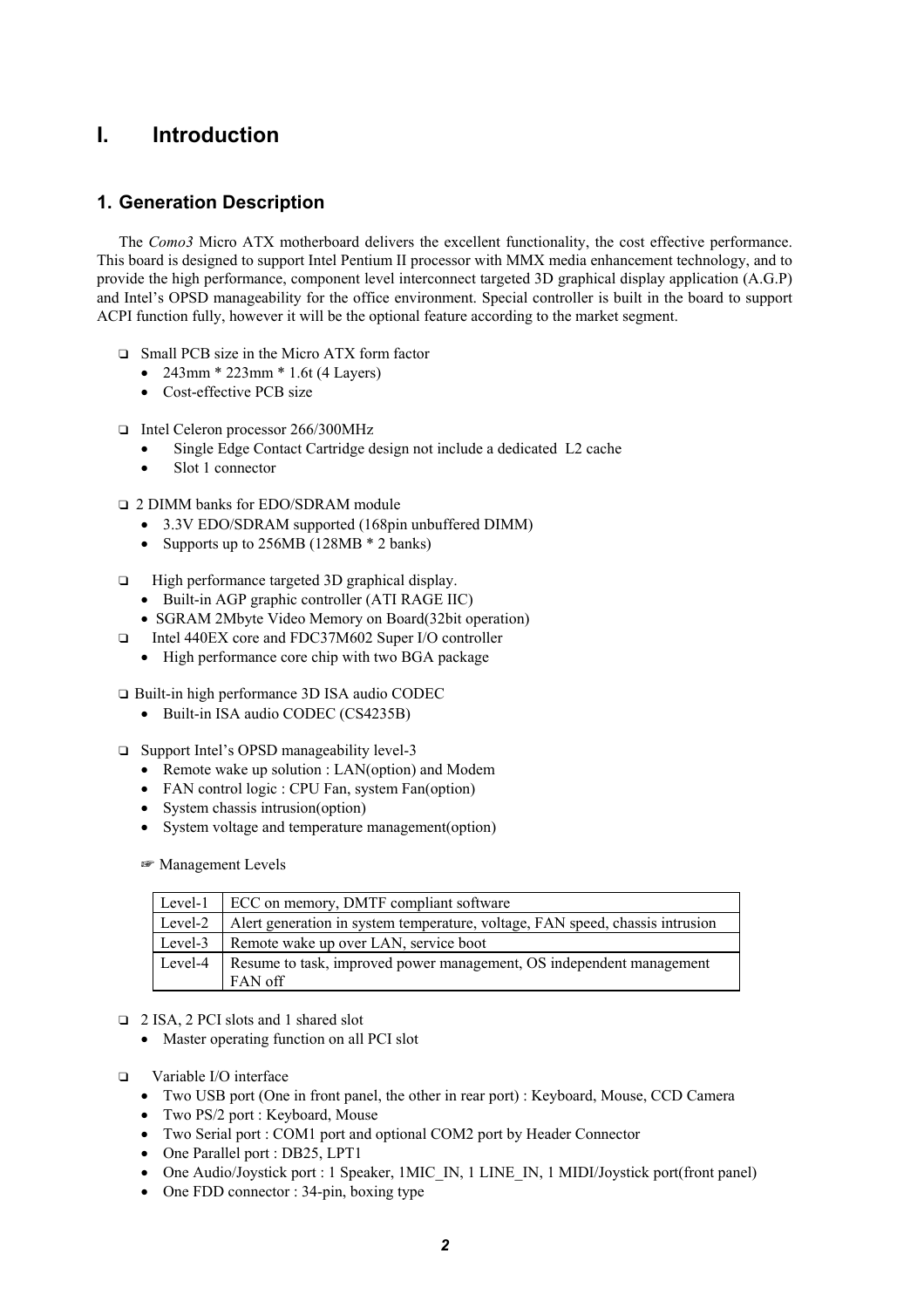- Two E-IDE connector : 40-pin, boxing type, primary and secondary interface
- One power connector : 20-pin, standard ATX power connector module
- One power connector : 6-pin, 1394 power connector(option)
- One AMC connector : 38-pin, ATI AMC interface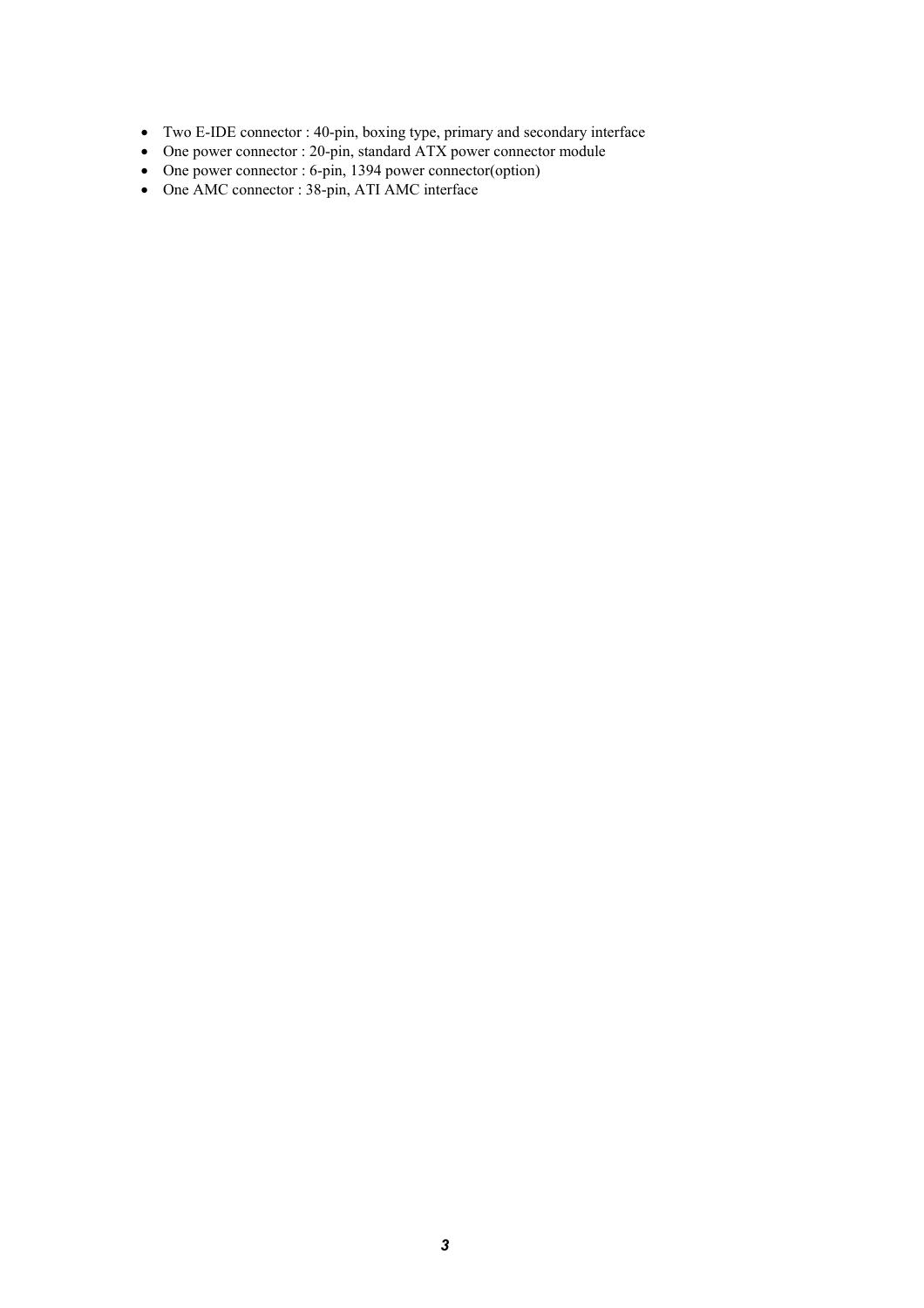# **2. Function Block Diagram**

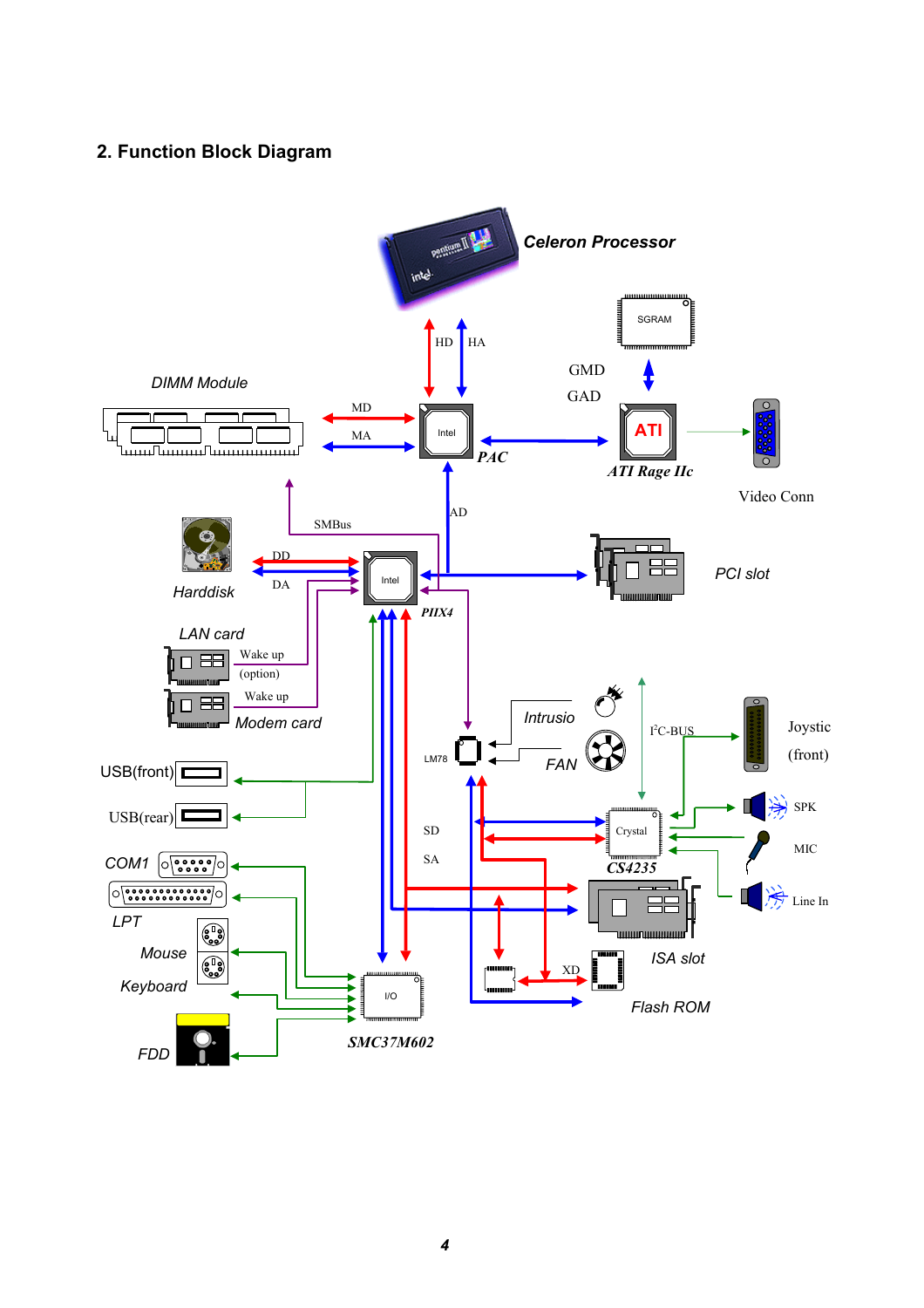# **II. System Overview**

## **1. Major Unit**

| Core Chipsets      | Vendor         | Functional description        | Package     | Remarks    |
|--------------------|----------------|-------------------------------|-------------|------------|
| 82443EX            | Intel          | PCIset AGP controller         | BGA-492pin  | SL2SA      |
| 82371EB            | Intel          | PCI to ISA /IDE Xcelerator    | BGA-324pin  | SL2MY      |
| PIIX4E             |                |                               |             |            |
| FDC37M602          | <b>ITE</b>     | Super I/O Chipset             | PQFP-100pin | A          |
| ICS9148-08         | <b>ICS</b>     | System Clock Chip             | SSOP-48pin  |            |
| SC1164             | <b>SEMTECH</b> | DC to DC Converter            | SOP-24pin   |            |
| CS4235             | Crystal        | <b>ISA Sound Controller</b>   | QFP-100pin  | JO(Rev.C)  |
| <b>3D RAGE IIC</b> | <b>ATI</b>     | <b>AGP Graphic Controller</b> | BGA-256pin  | 215R2BUA21 |
| LM79CCVF           | NSC            | Management Extension Hardware | POFP-44pin  |            |

For more information, refer to the data sheet.

#### **2. Upgradeability**

This section describes the major specification of user upgradeable part. CPU, Memory, and Extension slot will provide the user to leverage the overall performance by adding or changing these part with other higher.

- $\Box$  CPU : CELERON processor-266/300MHz
- T Memory : EDO, SDRAM (2 Banks, 16MB 256MB)
- □ Expansion slot : 2 master PCI, 2 ISA, and 1 shared slot

#### **2-1 Processor**

This motherboard supports a single Celeron processor. The processor's VID pin automatically program the voltage regulator on the motherboard to the required processor voltage. The motherboard supports processors that run internally at 266/300MHz.

- $\Box$  Packing
	- Single Edge Contact ( S.E.C.) cartridge processor core, second level cache, thermal plate..
	- Retention mechanism attached to the motherboard.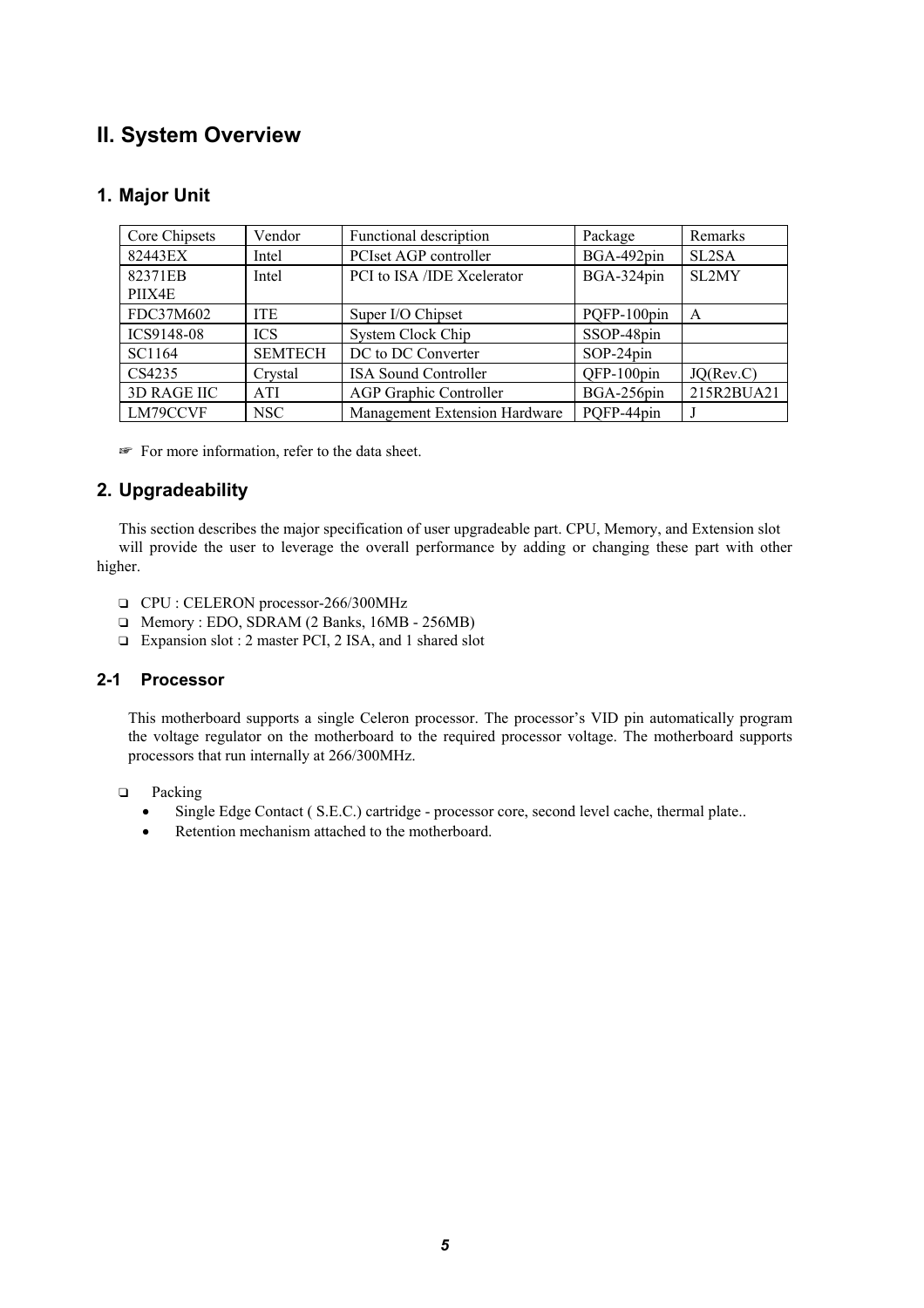#### **2-2. Memory**

The memory controller, Intel 440EX support EDO module, and SDRAM module, up to two banks, however EDO and SDRAM module will be available with 168-pin unbuffered DIMM module and 3.3V version. The BIOS automatically detects memory type, size, and speed.

The motherboard supports the following memory features.

- 168-pin DIMMs with gold-plated contacts
- 66MHz SDRAM only
- Non-ECC(64-bit) memory
- 3.3 V Memory only
- Single- or double-sided DIMMs in the following sizes

| <b>DIMM Size</b> | <b>Non-ECC Configuration</b> |
|------------------|------------------------------|
| 8 MB             | 1 Mbit * 64                  |
| 16 MB            | 2 Mbit * 64                  |
| 32 MB            | 4 Mbit * 64                  |
| 64 MB            | 8 Mbit * 64                  |
| 128 MB           | 16 Mbit * 64                 |

 *168-pin DIMM module Notch Key Definitions*



DRAM key position Voltage key position (buffered or unbuffered) (3.3V or 5V)

 *To function properly, SDRAM DIMMs must meet the Intel 4-clock, 66MHz unbuffered SDRAM specification for either 64-bit SDRAM.*

#### **2-3. Expansion Slot**

This Micro ATX has two ISA expansion slots and two PCI expansion slot, but total three add-on cards could be available together due to one shared slot. Also all PCI slot can support the master device on it with PnP function.

| PCI slot     | <b>IDSEL</b> |             | Interrupt mapping |             |             | Remarks |
|--------------|--------------|-------------|-------------------|-------------|-------------|---------|
|              |              | <b>INTA</b> | <b>INTR</b>       | <b>INTC</b> | <b>INTD</b> |         |
| CN12 (PCI-1) | AD30         |             |                   |             |             |         |
| CN13 (PCI-2) | AD29         |             |                   |             |             |         |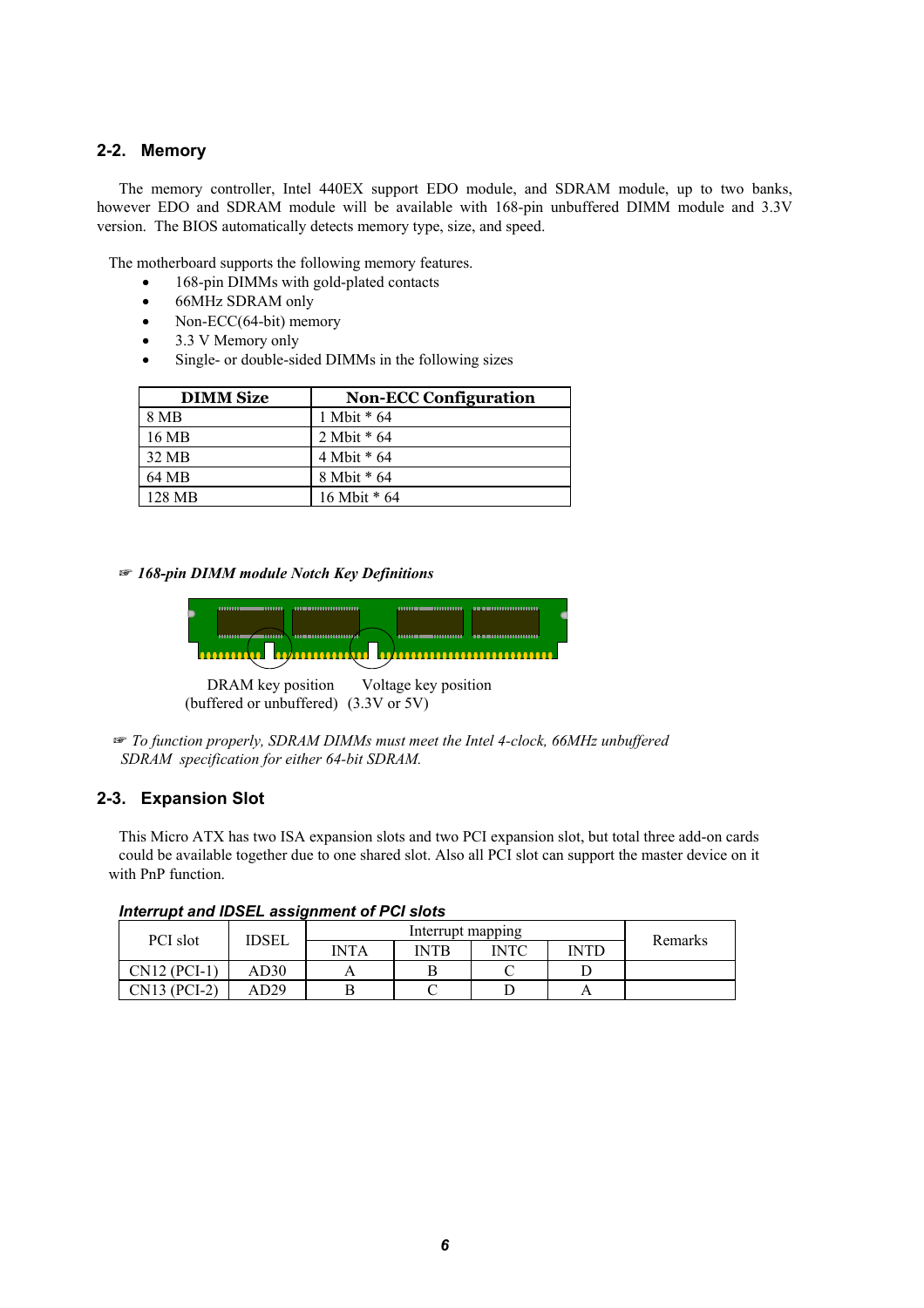#### **2-4. I/O Interface**

This Micro ATX motherboard has one serial port, one parallel port, two PS/2 port for keyboard and mouse, and two USB port, Audio & MIDI/Joystick to upgrade the external peripheral devices, such as mouse, modem, printer, scanner, etc.



#### USB Joystick

#### **2-5. Manufacturing Options**.

This Micro ATX motherboard has the several manufacturing options according to the type of the motherboard. The following features are implemented based on the customer requirement.

- Hardware monitoring function : LM78/79 functionality
- FAN control function : MIC29204 functionality
- Power Supply FAN control : 6pin connector or 3pin connector

#### **3. LED**

#### **3-1. Power LED**

| <b>Normal State</b>  | Green                 |
|----------------------|-----------------------|
| <b>Suspend State</b> | Green LED is blinking |
| <b>Off State</b>     | LED is off            |

#### **3-2. HDD LED**

Amber colored LED is on whenever HDD is being accessed



SW1(Power on/off switch with LED : Green)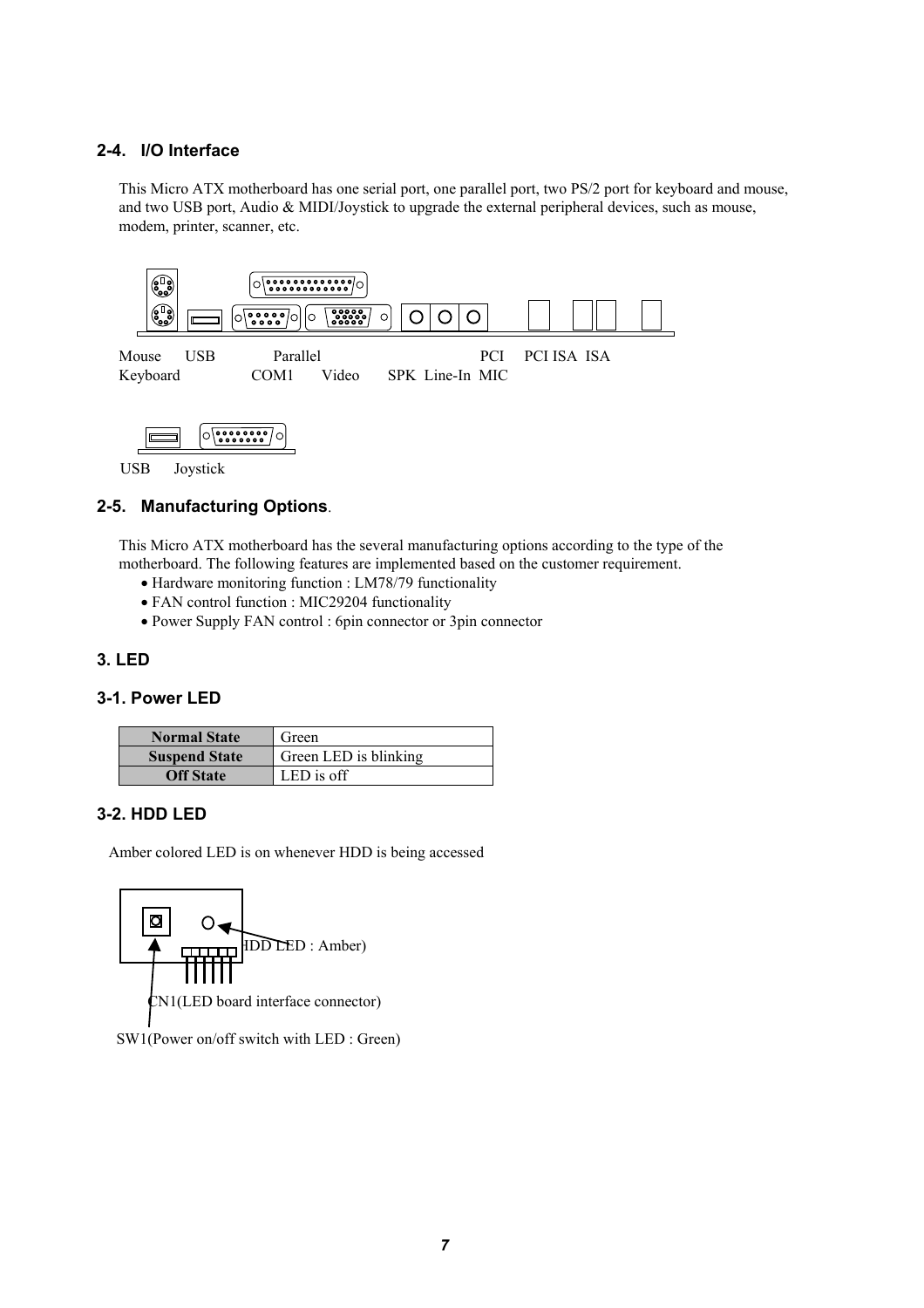# **III. Jumper and Connector Descriptions**



# **1. Motherboard Jumper Setting**

| 1-1. Selection for Processor CPU Clock (J13) |  |
|----------------------------------------------|--|
|                                              |  |

| CPU Clock | J13-1 | $J13-2$ | $J13-3$ | J13-4 |
|-----------|-------|---------|---------|-------|
| 233MHz    | OΝ    | OFF     | OFF     | OΝ    |
| 266MHz    | OFF   | ΟN      | OΝ      | OΝ    |
| *300MHz   | OFF   | ON      | OFF     | ON    |
| 333MHz    | OFF   | OFF     | OΝ      | ОN    |

#### **1-2. Other function control**

| Switch  | Functionality     | ОN             | OFF     |
|---------|-------------------|----------------|---------|
| J13-5   | <b>CMOS RAM</b>   | Clear CMOS RAM | *Normal |
| $J13-6$ | Password          | Disable        | *Enable |
| J13-7   | CMOS Setup        | <b>Disable</b> | *Enable |
| $J13-8$ | FDD Write Protect | Write Protect  | *Normal |

| Jumper | Set to 1-2           | Set to               |
|--------|----------------------|----------------------|
|        | Disable built-in AGP | *Enable built-in AGP |

\* : Default Setting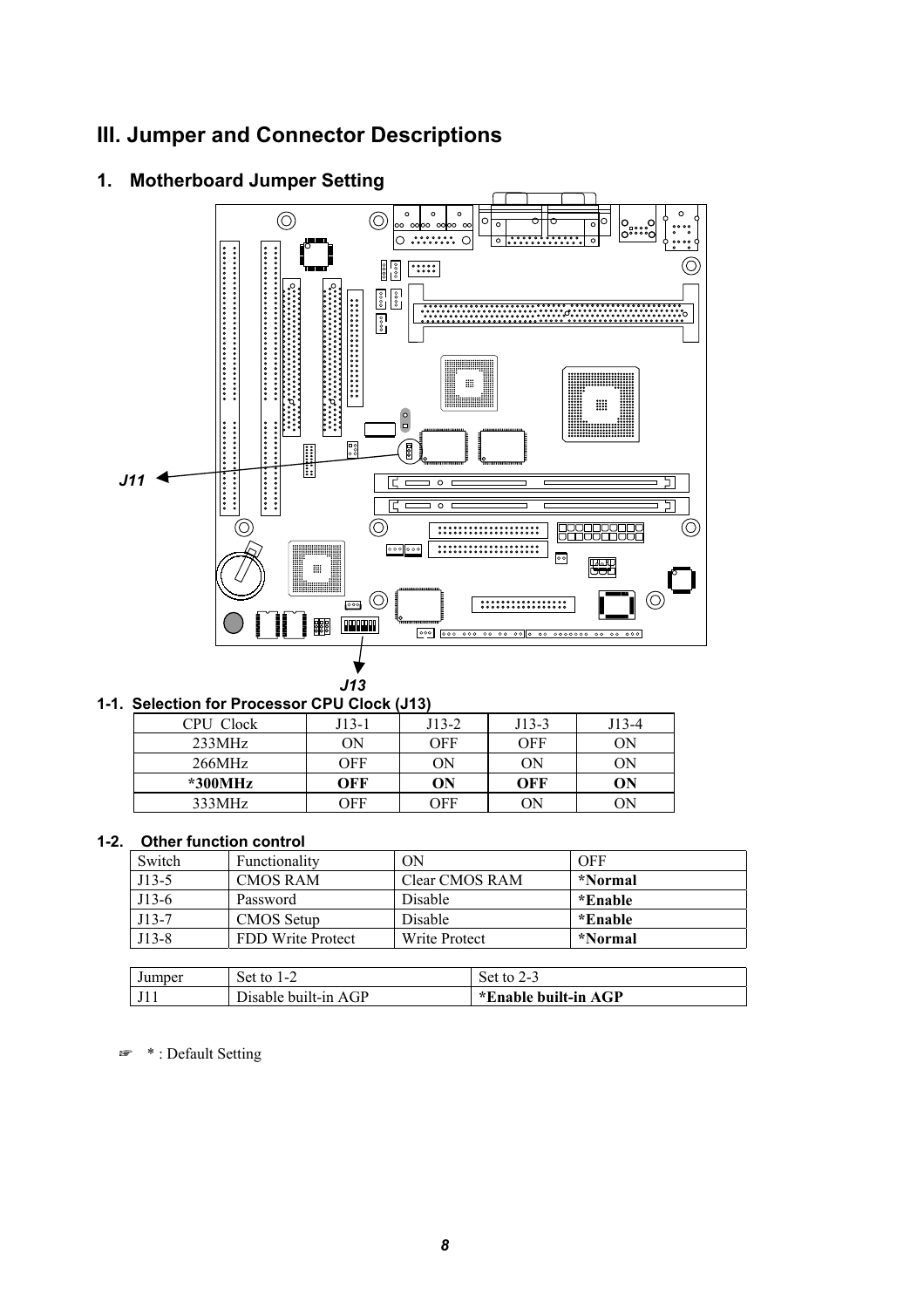#### **2. Motherboard Header Connector**



#### **2-1. System FAN Connector(CN53:option)**

| Pin Number | Signal Name    |
|------------|----------------|
|            | Ground         |
|            | <b>FANCNTL</b> |
|            | <b>FANSEN1</b> |

#### **2-2. CPU FAN Connector(CN54)**

| Pin Number | Signal Name    |
|------------|----------------|
|            | Ground         |
|            | <b>FANCNTL</b> |
|            | <b>FANSEN2</b> |

#### **2-3. LAN Wake-up Connector(CN50:option)**

| Pin Number | Signal Name |
|------------|-------------|
|            | $+5VSB$     |
|            | Ground      |
|            | LAN WAKE    |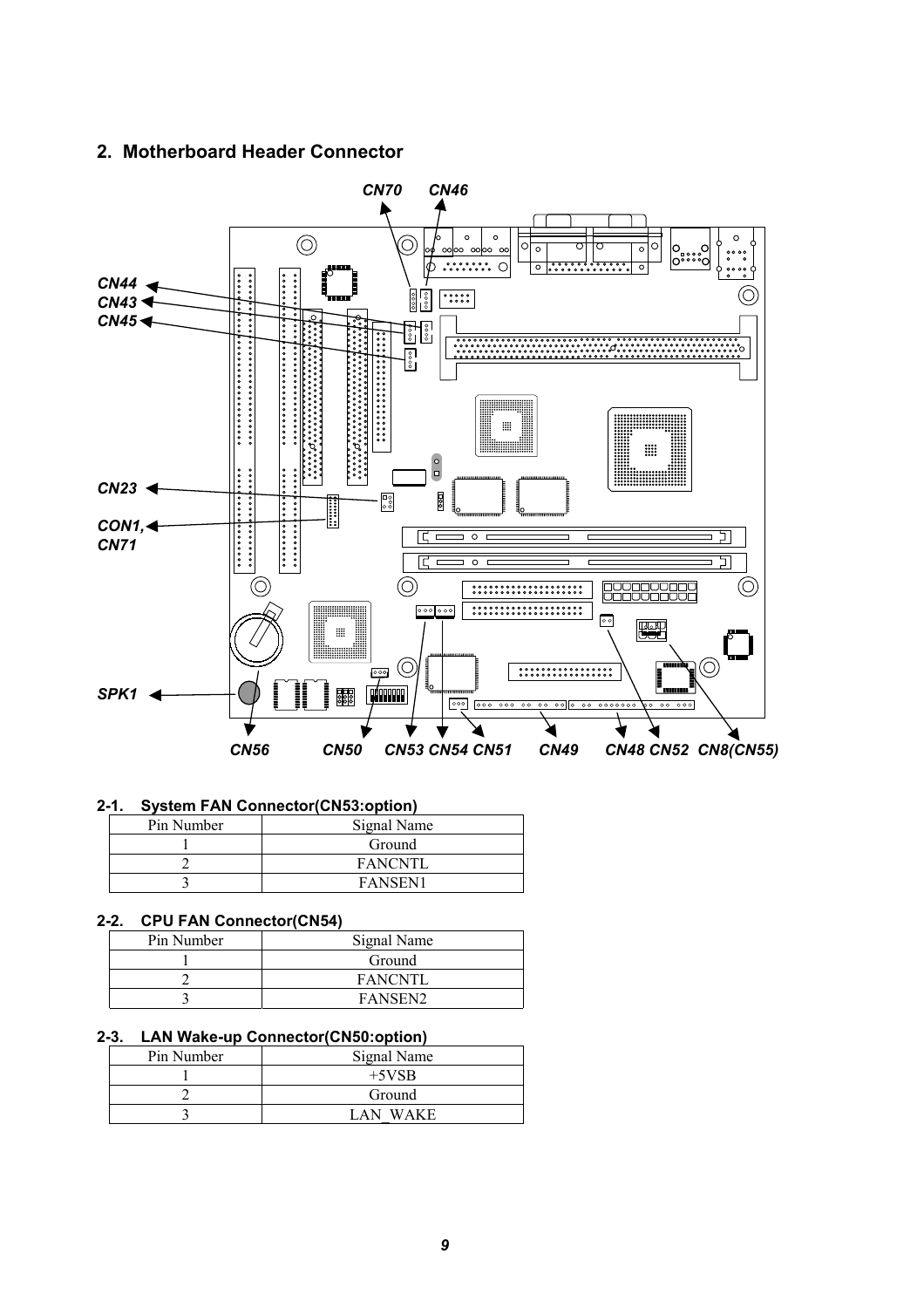#### **2-4. Modem Ring Wake-up Connector(CN51)**

| Pin Number | Signal Name        |
|------------|--------------------|
|            | #RING A or #RING B |
|            | Ground             |
|            | $+5VSB$            |

#### **2-5. CD-ROM Sound Connector(CN43, CN44)**

| Pin Number | Signal Name(ATAPI,CN43) | Signal Name(Mitsumi, CN44) |
|------------|-------------------------|----------------------------|
|            | CD IN LEFT              | CD IN GND                  |
|            | CD IN GND               | CD IN RIGHT                |
|            | CD IN GND               | CD IN GND                  |
|            | CD IN RIGHT             | CD IN LEFT                 |

#### **2-6. Modem Sound Connector(CN46,CN70)**

| Pin Number | Signal Name(CN46) | Signal Name(CN70) |
|------------|-------------------|-------------------|
|            | MIC MONO          | MONO IN           |
|            | GND               | GND               |
|            | MONO OUT          | GND               |
|            | GND               | MIC MONO          |
|            | MONO IN           |                   |

#### **2-7. Video Sound Connector(CN45)**

| Pin Number | Signal Name(ATAPI,CN43) |
|------------|-------------------------|
|            | TV IN LEFT              |
|            | GND                     |
|            | <b>GND</b>              |
|            | TV IN RIGHT             |

#### **2-8 Chassis Open Detection Connector (CN52)**

| Pin Number | Signal Name |
|------------|-------------|
|            |             |
|            |             |

#### **2-9. PC\_PCI Header Connector(CN23)**

| Pin Number | Signal Name    |
|------------|----------------|
|            | -PCGNTA        |
|            | <b>GND</b>     |
|            | N.C            |
|            | -PCREQA        |
|            | <b>GND</b>     |
|            | <b>SER IRQ</b> |

#### **2-10. Speaker (SPK1)**

| Pin Number | Signal Name |
|------------|-------------|
|            |             |
|            |             |

#### **2-11. BATTERY (CN56)**

| Pin Number | Signal Name        |
|------------|--------------------|
|            | <b>Battery VCC</b> |
|            | GND                |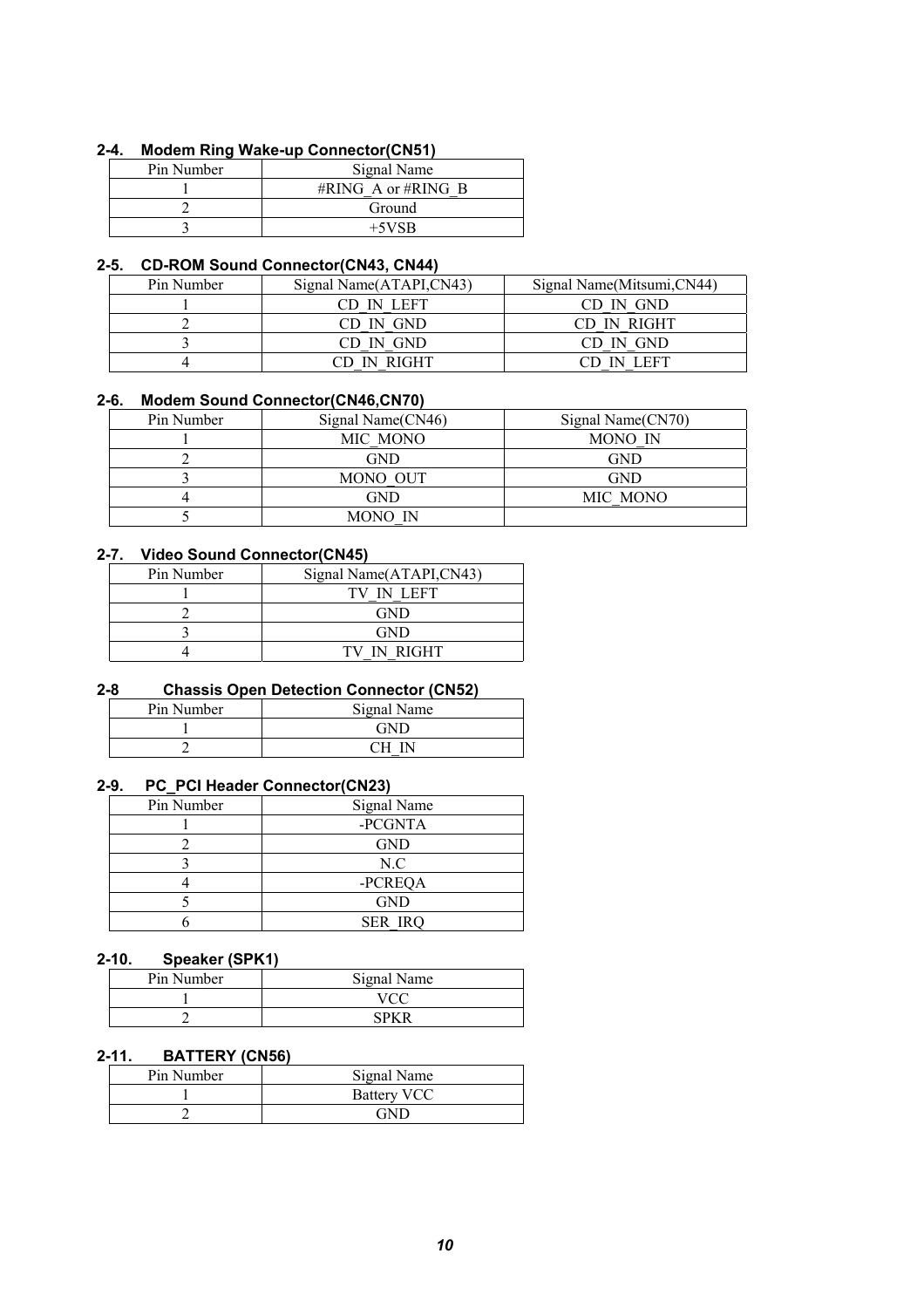| 2-12. | <b>Front</b>           | <b>Internal</b> | Connector(CN48) |
|-------|------------------------|-----------------|-----------------|
|       | 0●00●0000000●00●00●000 |                 |                 |
|       |                        |                 |                 |

| Function       | Pin NO.      | Signal Name | Function    | Pin NO. | Signal Name |
|----------------|--------------|-------------|-------------|---------|-------------|
|                |              | <b>VCC</b>  |             | 11      | <b>IRRX</b> |
| Power LED      | 2<br>-STPCLK |             |             | 12      | <b>GND</b>  |
|                | 3            | <b>GND</b>  |             | 13      | <b>IRTX</b> |
|                | 4            | N.C         | <b>IrDA</b> | 14      | <b>VCC</b>  |
| <b>HDD LED</b> | 5            | <b>VCC</b>  | Header      | 15      | IR SEL      |
|                | 6            | -IDEACT     |             | 16      | N.C         |
|                | 7            | N.C         |             | 17      | <b>GND</b>  |
| DC SW          | 8            | -SOFT SW    |             | 18      | N.C         |
|                | 9            | <b>GND</b>  |             | 19      | <b>VCC</b>  |
|                | 10           | N.C         | Speaker     | 20      | <b>GND</b>  |
|                |              |             |             | 21      | N.C         |
|                |              |             |             | 22      | <b>SPKR</b> |

## **2.13 Front Internal Connector(CN49)**



| Function       | Pin No. | Signal Name | Function      | Pin No. | Signal Name |
|----------------|---------|-------------|---------------|---------|-------------|
| <b>KEYLOCK</b> |         | N.C         |               |         | N.C         |
|                |         | <b>GND</b>  | <b>LANLED</b> | 10      | N.C         |
|                |         | N.C         |               |         | N.C         |
| <b>RESET</b>   |         | -FP RST     |               | 12      | N.C         |
| S/W            |         | <b>GND</b>  |               | 13      | N.C         |
|                |         | N.C         | SM BUS        | 14      | N.C         |
| <b>SLEEP</b>   |         | -EXTSMI     |               | 15      | N.C         |
|                |         | GND         |               | 16      | N.C         |

#### **2.14 Power FAN Connector (CN8 or CN55)**

| Pin Number | Signal Name     |                  |  |
|------------|-----------------|------------------|--|
|            | CN <sub>8</sub> | CN <sub>55</sub> |  |
|            | N.C             | <b>GND</b>       |  |
|            | FAN CNTR        | FAN CNTR         |  |
|            | N.C             | N.C              |  |
|            | N.C             |                  |  |
|            | N.C             |                  |  |
|            | N.C             |                  |  |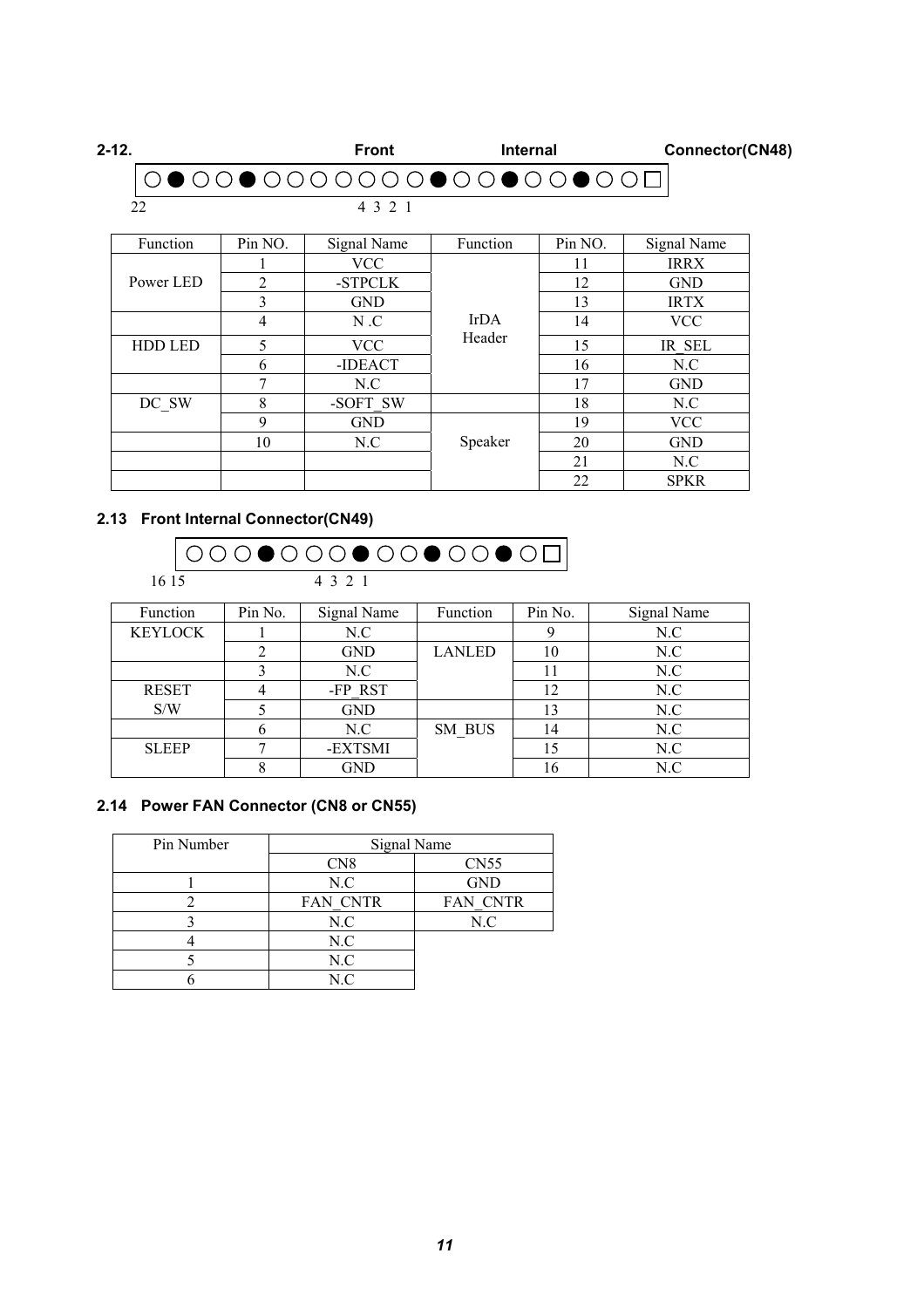#### **2-15. Joystick, USB Header Connector(CON1, CN71)**

9 10 11 12 13 14 15 16 3 4 1 2 3 4 5 6 7 8 1 2

 **CON1 CN71**

| Pin Number     | Signal Name     |
|----------------|-----------------|
|                | <b>VCC</b>      |
| $\overline{c}$ | JAB1            |
| 3              | <b>JACX</b>     |
| 4              | <b>GND</b>      |
| 5              | <b>GND</b>      |
| 6              | <b>JACY</b>     |
| 7              | JAB2            |
| 8              | <b>VCC</b>      |
| 9              | <b>VCC</b>      |
| 10             | $-JBB1$         |
| 11             | -JBCX           |
| 12             | MIDI TXD        |
| 13             | -JBCY           |
| 14             | -JBB2           |
| 15             | <b>MIDI RXD</b> |
| 16             | Key $pin(nc)$   |
| 1              | <b>GND</b>      |
| 2              | Data -          |
| 3              | Data +          |
| 4              | <b>VCC</b>      |